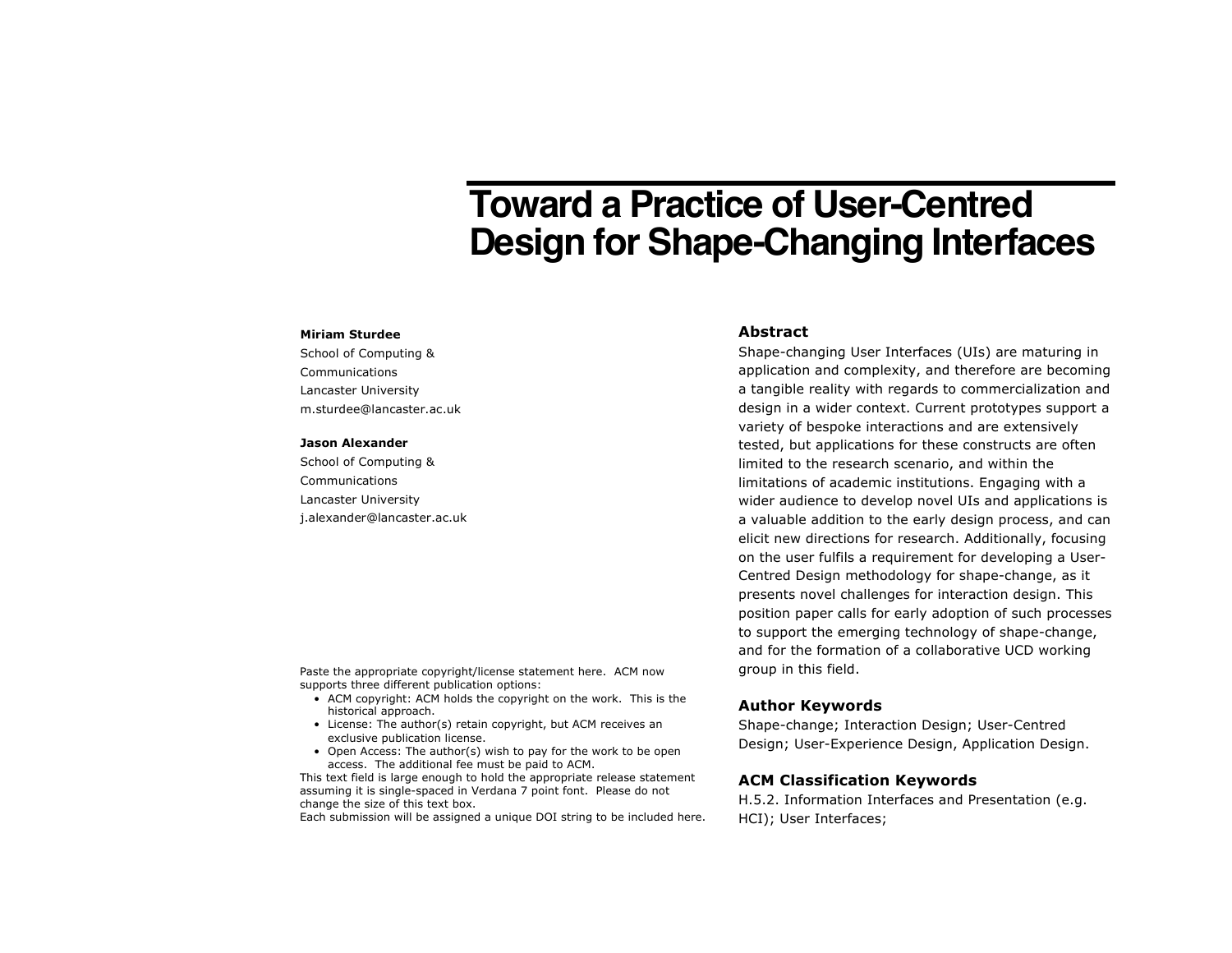# **Shape-Change: What is it good for?**

### **Public ideation study:**

Sturdee et al. [6] conducted a brain-storming study in a busy city-centre location. 74 participants generated 330 ideas for shape-changing technology.

**Idea categorisation:** 11 top-level categories were generated (in % order): Entertainment, Augmented Living, Medical; Utensils & Tools; Research; Architecture; Infrastructure; Industry; Wearables; Education & Training & Null (Not Applicable to the study).

## **Novelty & existing**

**research:** Participants generated both novel ideas and duplicated ideas from existing research projects. One major finding suggests a direction for shape-changing interfaces that supercedes devices such as tablets or computers in favour of a seamless integration with the world we live in.

### **Introduction**

Shape-changing User Interfaces (UIs) are actuated devices that support a range of tangible interactions, in addition to those you would normally expect to find on the planar surface of tablets and mobile phones. The potential for this technology is almost limitless, and has been shown to be desirable in both the research setting (as is evidenced by the wide range of prototypes currently in testing and development) and for a wider, more generalised audience [1, 2, 12].

This position paper focuses on the ideation process for designing shape-changing UIs –and, additionally– on the challenges of designing meaningful applications for interfaces that span not only multiple disciplines, but can be "any way, shape or form" [6]. Exploring the options for output in this context requires a complex set of skills which are borrowed not only from computing as a whole, but also psychology, neuroscience, interaction design, physiology, and engineering to name but a few. User-Centred Design (UCD) is already a highly detailed practice, but with shape-change as interaction there are added layers which require a new approach.

Here, we do not expect to achieve a fully formed practice within a short space of time, incorporating the multiple phases of UCD (e.g. User Experience) – but more simply to set the practice in motion through discussion, collaboration and relationship-building – not only between institutions, but outside of the walls of academia. Therefore, we propose three initial discussion points around the concept of User-Centred Design for shape-change for inclusion in the upcoming workshop: 1) As shape-change challenges the notion of "device" orientated interfaces, how can we identify how

and where to embed this technology within our environment? 2) How do we identify "need" and "desire" in the wider context when developing shapechanging research projects? and, 3) Can involving endusers to inform these processes improve or facilitate research and commercial outputs?

## **Related Work**

The first steps toward a practice of UCD might be to present research to its intended audience during early stages of planning. Thus *ReForm* [14] would be pitched to product designers, *Physical Telepresence* [9] might be discussed with military families, and *Cloth Displays* [10] with fashion designers and consumers. Current research spans a huge range of outputs, each with an identifiable audience or end user, and some interfaces are already within the public sphere, e.g. *Aegis Hyposurface* [3], *Protrude, Flow* [7] or Rasmussen's *Ariel Tunes* [11] or Gronvall et al's *Shape-Changing Bench* [4]. MIT Tangible Media Lab also makes use of open-house sessions in which small groups are invited to view current research [2].

In addition to public user-testing and exhibition, there have also been several studies involving interaction design and HCI professionals in a workshop setting, where themes around shape-change such as emotionality and affect [8], or rapid-prototyping [5] are explored. This does not include a number of exploratory workshops in the field, held at conferences such as CHI, or those held between research groups which do not result in a directly published output.

Recently, we approached the notion of user-inclusion during early-stage research by taking a shape-changing prototype [5] into a public setting in order to engage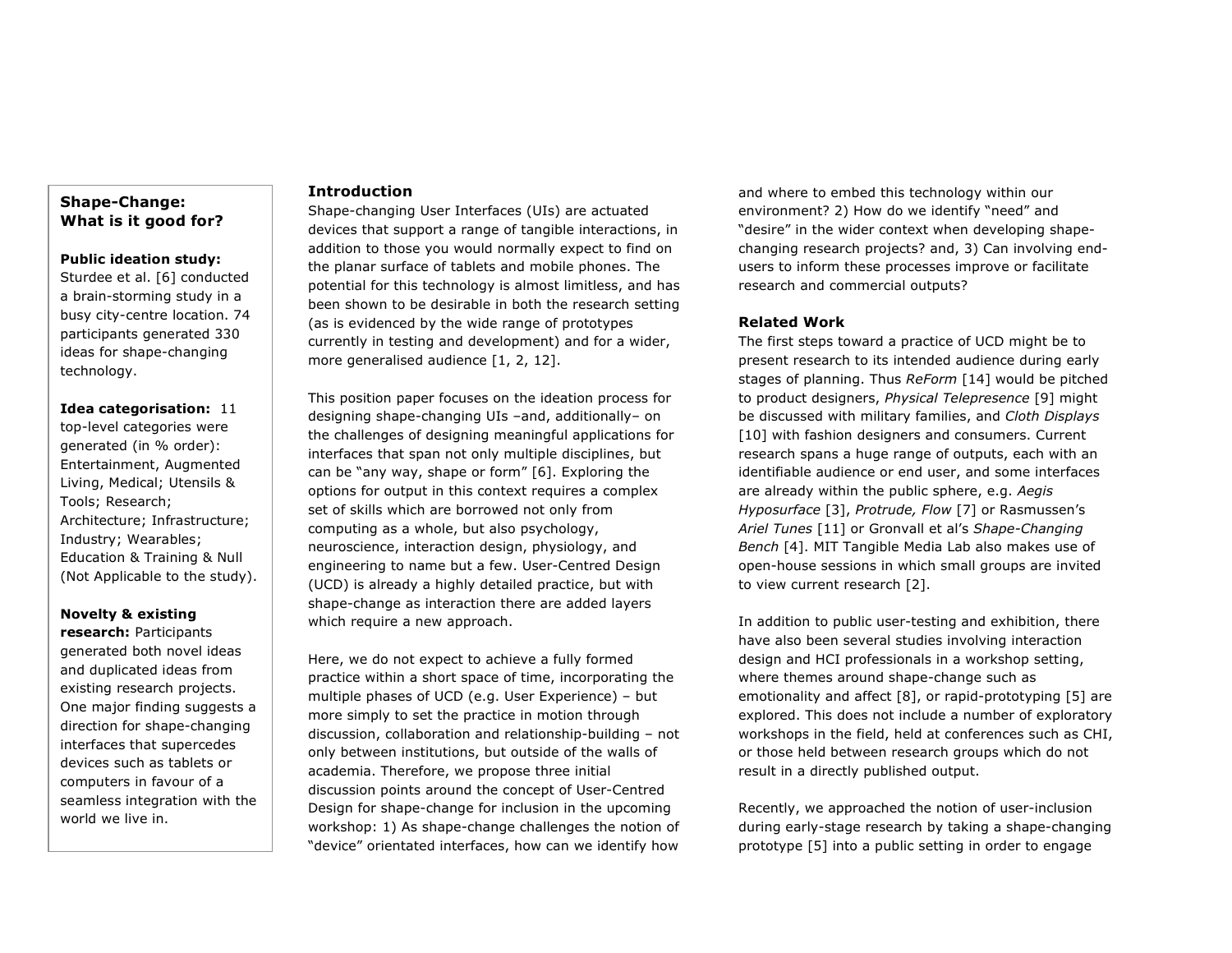

Figure 1: Taking your research to town – running experiments and fostering engagement with a publicly-sourced participant base can give novel insights into how shape-changing technologies might be used in everyday life.

with future end-users (summarised in the sidebar on the previous page) [12]. Further research used the same base unit to produce a *ShapeCanvas* [1] with which members of the public were invited to program visual and actuated output on.

The current state-of-play for user engagement is that multiple research groups appear to be working steadily toward inclusivity in the research and design process, but this action is happening in silos, often on different continents. In order to facilitate the proposed development of UCD for shape-change, there must be a collaborative environment and communication between research groups. This is no easy task, due to confidentiality for those in the commercial setting, or working on novel hardware. In this respect the communication must happen at a later stage when the hardware is formed, but the application of the technology itself at the planning stage.

We would therefore propose the formation of a novel UCD working group composed of researchers from institutions and projects representing a range of shapechanging UIs. By creating such a group, we could complement and enhance existing and future research in this field.

#### **Discussion**

An international working group on UCD for shapechanging interfaces is an ambitious proposal, but to discuss such a notion with leading researchers in the field is the first step toward actualizing the idea. By learning about the design process in different institutions we can gain insight into the feasibility of user inclusion during the early stages of research, and develop the idea as an on-going dialogue if it proves to

be of interest. The essential argument within this paper is that a practice of User-Centred Design would be beneficial for the field of shape-change, but that insights from peers within the field are necessary to facilitate its birth.

Our on-going work in this area has involved a framework of classification for shape-changing prototypes, and an investigation into the action of temporality upon these UIs and how this affects the formation of a process of interaction design in the field. Findings thus far present a glimpse into the challenges faced by researchers and designers when coping with additional dimensions of interactivity and user engagement, and further work is planned to focus on the psychology of such tangible, actuated devices to augment the background theory in this area. We hope that by sharing our initial findings around UCD in shape-change, we will gain insight into our own work, and inspire new collaborations and directions of research in the work of others. In addition, we continue to be engaged in creating a resource for those interested in shape-changing interfaces at [www.shape](mailto:www.shape-change.org?subject=Shape Changing Interfaces - Resource)[change.org](mailto:www.shape-change.org?subject=Shape Changing Interfaces - Resource) which aims to contain comprehensive list of all current prototypes and products which fulfil the given criteria.

During the workshop on sharing perspectives, we would also like to hear about the design and implementation processes used by researchers when building and testing their prototypes, and gauge whether the proposed approach building on existing UCD principles would benefit the field. Additionally, we would like to share our own experiences working with atypical participants within the public setting, and how this can be applied to the further development of *ShapeClip* [5]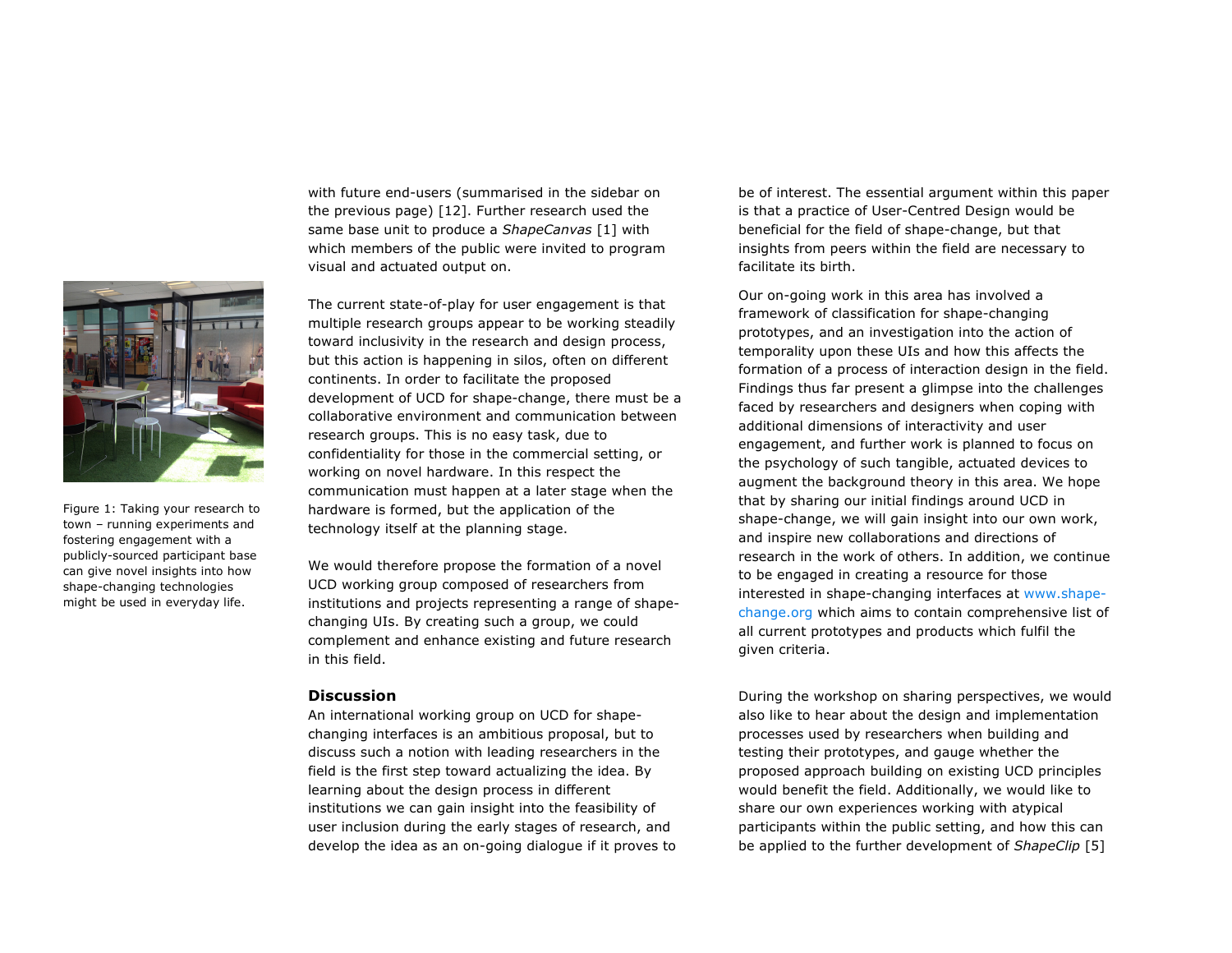and *Emerge* [13] which are part of *GHOST* group (*Generic, Highly-Organic Shape-Changing Interfaces*). We also hope to bring a cross-disciplinary perspective to the workshop, with the proposed attendee having extensive experience in design and illustration, sketchnoting, user-testing and studies in a clinical environment, and perception theory. As well as creating a dialogue around user-centred design, we would like to provide an illustrated record of the workshop over

#### **References**

- 1. Aluna Everitt, Faisal Taher and Jason Alexander. 2016. ShapeCanvas: An Exploration of Shape-Changing Content Generation by Members of the Public. In *Proceedings of the 34th Annual ACM Conference on Human Factors in Computing Systems (CHI'16)*. ACM, (under submission).
- 2. Sean Follmer, Micah Johnson, Edward Adelson, and Hiroshi Ishii. 2011. deForm: an interactive malleable surface for capturing 2.5 D arbitrary objects, tools and touch. In *Proceedings of the 24th annual ACM symposium on User interface software and technology (UIST'11)*. ACM, 527-536.
- 3. Mark Goulthorpe, Mark Burry, and Grant Dunlop. Aegis hyposurface: The bordering of university and practice. 2001. *Proc. of ACADIA*. 344-349.
- 4. Erik Grönvall, Sofie Kinch, Marianne Graves Petersen, and Majken K. Rasmussen. Causing commotion with a shape-changing bench: experiencing shape-changing interfaces in use. 2014. *Proceedings of the 32nd annual ACM conference on Human factors in computing systems (CHI'14).* ACM, 2559-2568.
- 5. John Hardy, Christian Weichel, Faisal Taher, John Vidler, and Jason Alexander. 2015. ShapeClip: towards rapid prototyping with shape-changing displays for designers. In *Proceedings of the 33rd*

both days, visualising interactions and workshop outputs in a format that can be saved and given to participants, and/or published online on [www.shapechangingui.org](http://www.shapechangingui.org).

Finally we look forward to engaging with the participants and participating at the workshop at CHI 2016 in May.

*Annual ACM Conference on Human Factors in Computing Systems (CHI'15)*. ACM, 19-28.

- 6. David Holman and Roel Vertegaal. Organic user interfaces: designing computers in any way, shape, or form. 2008. *Communications of the ACM* 51, no. 6: 48-55.
- 7. Sachiko Kodama. Dynamic ferrofluid sculpture: organic shape-changing art forms. 2008. *Communications of the ACM* 51, no. 6: 79-81.
- 8. Matthjis Kwak, Kasper Hornbæk, Panos Markopoulos, and Miguel Bruns Alonso. The design space of shape-changing interfaces: a repertory grid study. *Proceedings of the 2014 conference on Designing interactive systems (DIS'14)*. ACM, 181- 190.
- 9. Daniel Leithinger, Sean Follmer, Alex Olwal, and Hiroshi Ishii. Physical telepresence: shape capture and display for embodied, computer-mediated remote collaboration. 2014. In *Proceedings of the 27th annual ACM symposium on User Interface Software and Technology (UIST'14)*, ACM, 461- 470.
- 10. Julian Lepinski and Roel Vertegaal. Cloth displays: interacting with drapable textile screens. 2011. *Proceedings of the fifth international conference on Tangible, embedded, and embodied interaction (TEI'11).* ACM, 285-288.